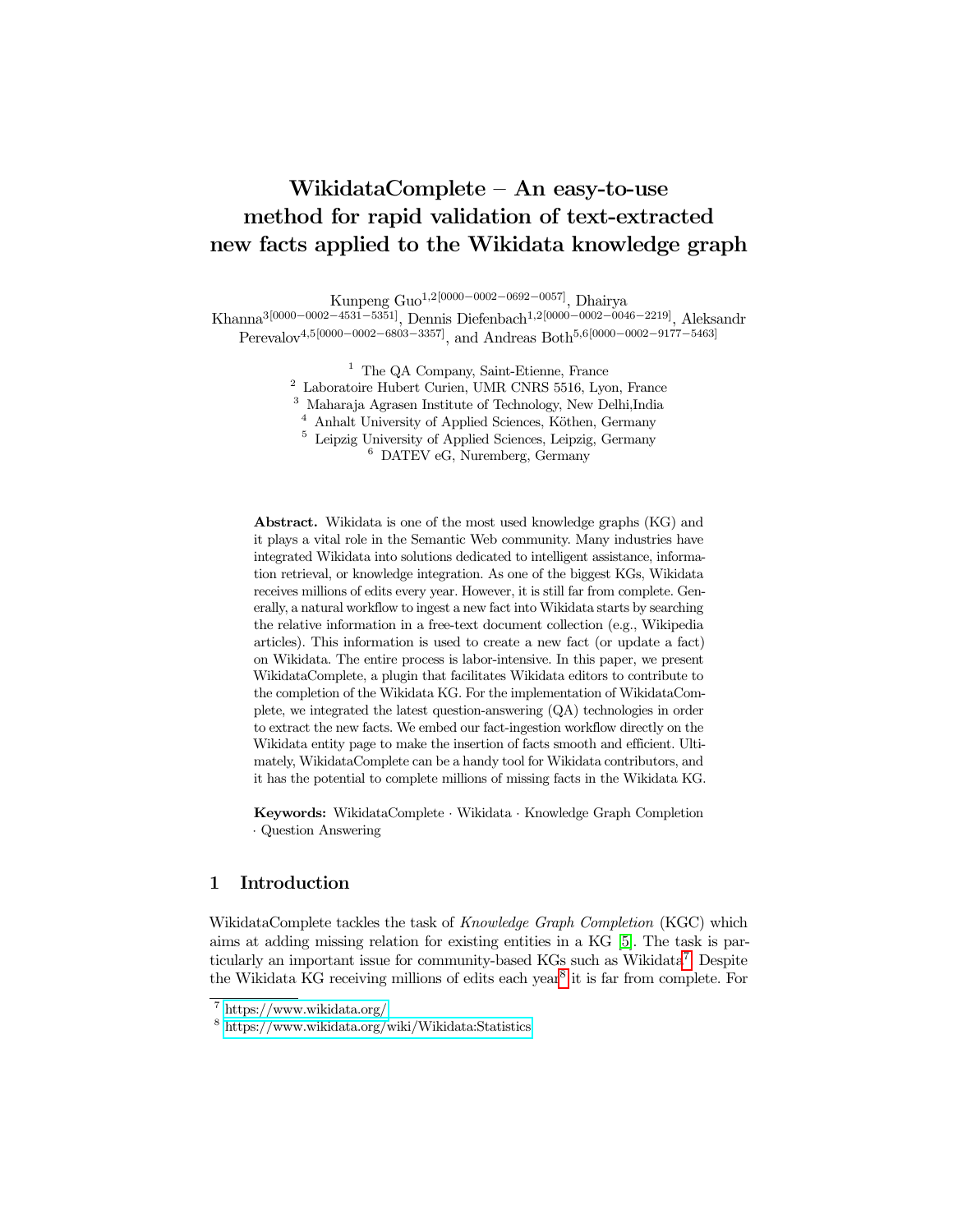instance, for the newspaper entities, Wikidata only lists the property place of pub-lication<sup>[9](#page-1-0)</sup> for 40% of them. There are two main paradigms to solve the task of KGC: (1) link prediction-based, which predicts missing relation based on the current graph structure [\[2\]](#page-3-1); (2) machine reading-comprehension technique that can leverage missing relations from free texts [\[3\]](#page-3-2).

In this work, we present  $WikidataComplete$ , a Wikidata plugin that facilitates the process of fulfilling the missing facts in the Wikidata KG. The plugin follows the second paradigm to perform the KGC task. It includes a fact-verification step to have a human in the loop to guarantee the inserted fact is valid. Besides, the new ingested fact is accompanied automatically by evidence from where it was extracted, which is increasing the providence data quality too. Therefore, the new facts inserted by WikidataComplete into Wikidata KG will be both accurate and self-explanatory.

### 2 Demo

Finding and ingesting a new fact into Wikidata is a relatively labor-intensive process. For example, let us consider "Canaan", a "Japanese anime television series" (Wikidata URI: <https://www.wikidata.org/wiki/Q1031902>). By exploring the entity on Wikidata, it is not immediately clear if it is complete or not. Only after a more careful analysis (e.g., using the Recoin Plugin<sup>[10](#page-1-1)</sup> [\[1\]](#page-3-3)) one can detect that the property "director" ([P57](https://www.wikidata.org/wiki/Property:P57)) is missing. A Wikidata editor who wants to improve the KG needs to find a source that contains this missing fact. One natural choice is to go to the Wikipedia and to check if the missing information is available in the text of an article. By reading the corresponding Wikipedia article, one will identify the following paragraph "The series was animated by the animation studio P.A. Works, directed by Masahiro Andō, who previously directed  $\ldots$ ". In the next step, the editor can start completing the missing fact. Identifying the property [\(director\)](https://www.wikidata.org/wiki/Property:P57) is not problematic. since this was its original intention. On the other hand, identifying the object entity by its label can be difficult if it is ambiguous. This is the case for the label Masahiro Andō which could correspond to the following URIs  $Q9128134$  (anime director), [Q11451348](https://www.wikidata.org/wiki/Q11451348) (Japanese animator) or [Q1982546](https://www.wikidata.org/wiki/Q1982546) (Japanese association football player). After having correctly disambiguated the object entity, the editor can finally insert the identified statement and improve the completeness of the Wikidata Knowledge Graph.

WikidataComplete automatically addresses this workflow. While exploring Wikidata entities, editors will be directly be pointed to incomplete ones and new facts are ready to be reviewed. For the example, WikidataComplete directly proposes the fact depicted in Figure [1.](#page-2-0) One can see that it has identified that the entity is incomplete concerning to a certain relation. Thereafter, it identifies a text segment in Wikipedia containing the relevant information (see "evidence" statement), provides a disambiguated entity, and asks the editor only for publishing or rejection. To allow the editor to judge the fact, a source and evidence are provided.The source redirects the user to the Wikipedia page containing the answer in highlighted text. In case

<span id="page-1-0"></span><sup>9</sup> <https://www.wikidata.org/wiki/Property:P291>

<span id="page-1-1"></span><sup>10</sup> https://www.wikidata.org/wiki/Wikidata:Recoin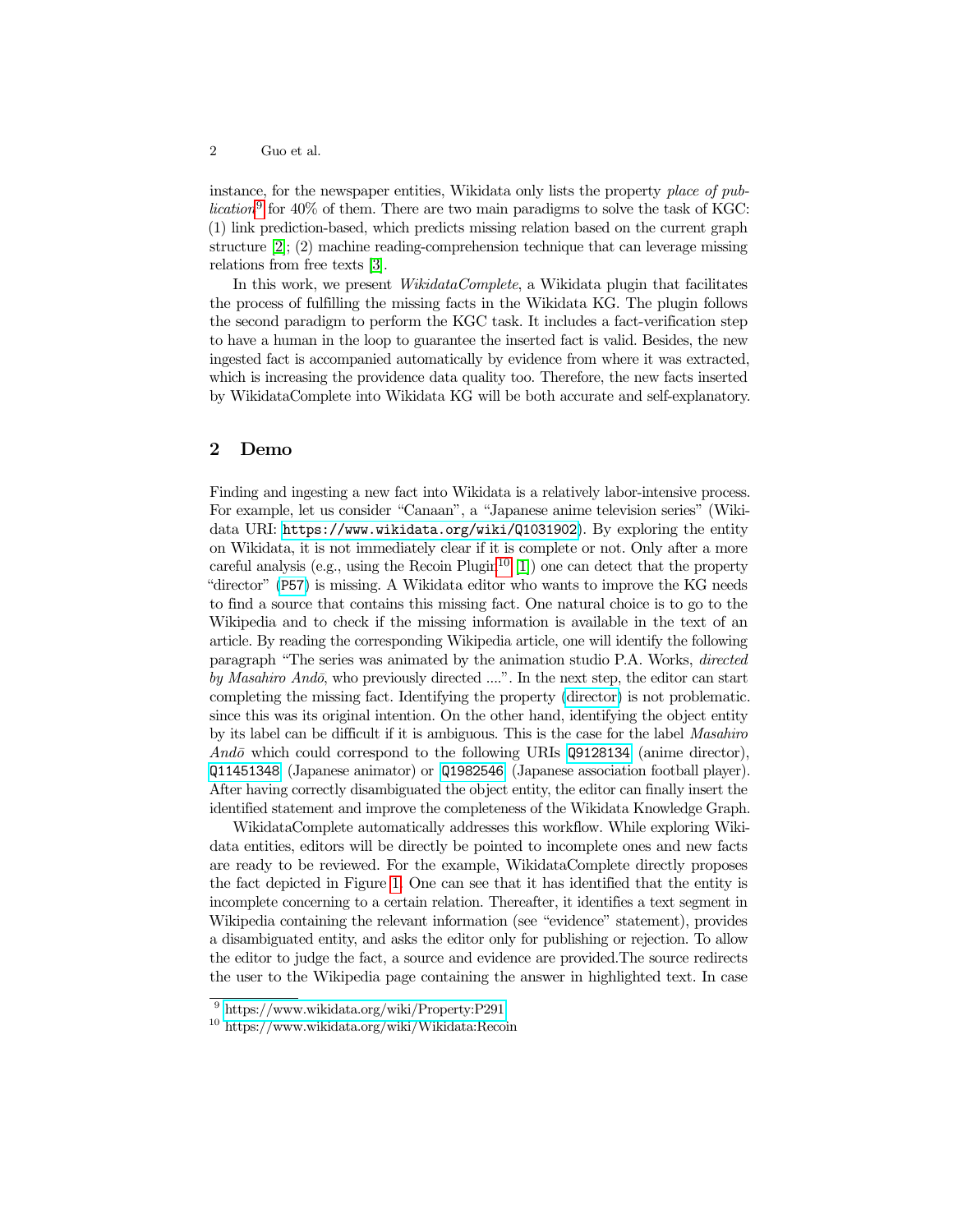|                     | Japanese anime television series<br>Recoin: Most relevant properties which are absent |                      |                                                      |               | $\blacktriangleright$ edit |
|---------------------|---------------------------------------------------------------------------------------|----------------------|------------------------------------------------------|---------------|----------------------------|
| * In more languages |                                                                                       |                      |                                                      |               |                            |
| Language            | Label                                                                                 |                      | Description                                          | Also known as |                            |
| English             | Canaan                                                                                |                      | Japanese anime television series                     |               |                            |
| German              | Canaan                                                                                |                      | Anime-Fernsehserie                                   |               | 428 the animation          |
| French              | Canaan (anime)                                                                        |                      | No description defined                               |               |                            |
| Italian             | Canaan                                                                                |                      | serie televisiva anime del 2009                      |               |                            |
|                     |                                                                                       |                      |                                                      |               |                            |
|                     |                                                                                       |                      | There are 4 statements to approve.                   |               | Next Approvable Item       |
| director 2          | ŝ                                                                                     | Masahiro Ando        |                                                      | y publish     | $\times$ reject            |
|                     |                                                                                       | $-1$ reference       |                                                      |               |                            |
|                     |                                                                                       | Wikimedia import URL | https://en.wikipedia.org/wiki/Canaa<br>n (TV series) |               |                            |
|                     |                                                                                       | retrieved            | 6 March 2022                                         |               |                            |

<span id="page-2-0"></span>Fig. 1. Screenshot of WikidataComplete showing a new fact for "Canaan"

of approval, both are inserted into the graph. This enables other editors to better trace back where the knowledge is coming from.

The code with instructions to activate the plugin can be found on [GitHub.](https://github.com/Dhairya3124/Wikidata-Complete-Gadget)

#### 3 Process

The workflow of WikidataComplete contains three main modules: (1) Incomplete Triplet Curation, (2) Dedicated Relation Extraction, (3) Target Entity Linking. Incomplete Triplet Curation: A triple in a KG is composed of three main el-

ements: Subject Entity, Property, and Object Entity. A triple is incomplete if for one subject entity (e.g., ["Canaan \(Japanese anime television series\)"](https://www.wikidata.org/wiki/Q1031902)), the property ["director"](https://www.wikidata.org/wiki/Property:P57) is missing from the Wikidata KG. WikidataComplete collects the missing triples via the process consisting of 3 steps:

- Fix a class: The plugin first fixes a class (i.e., "anime television series") and collect the subject entities that match to it.
- Find Most Frequent Properties: The plugin analyzes the subject entities that belong to the fixed class to get the most frequent properties that exist among all of them. The plugin tries to complete the entities of this class with respect to these properties.
- Resource Availability Verification: The plugin fixes the class and the property and conducts a collection of missing triplets (Subject - Property - ?). Before moving forward to (2) relation extraction, the triplets are filtered out if the subject does not have a corresponding Wikipedia page.